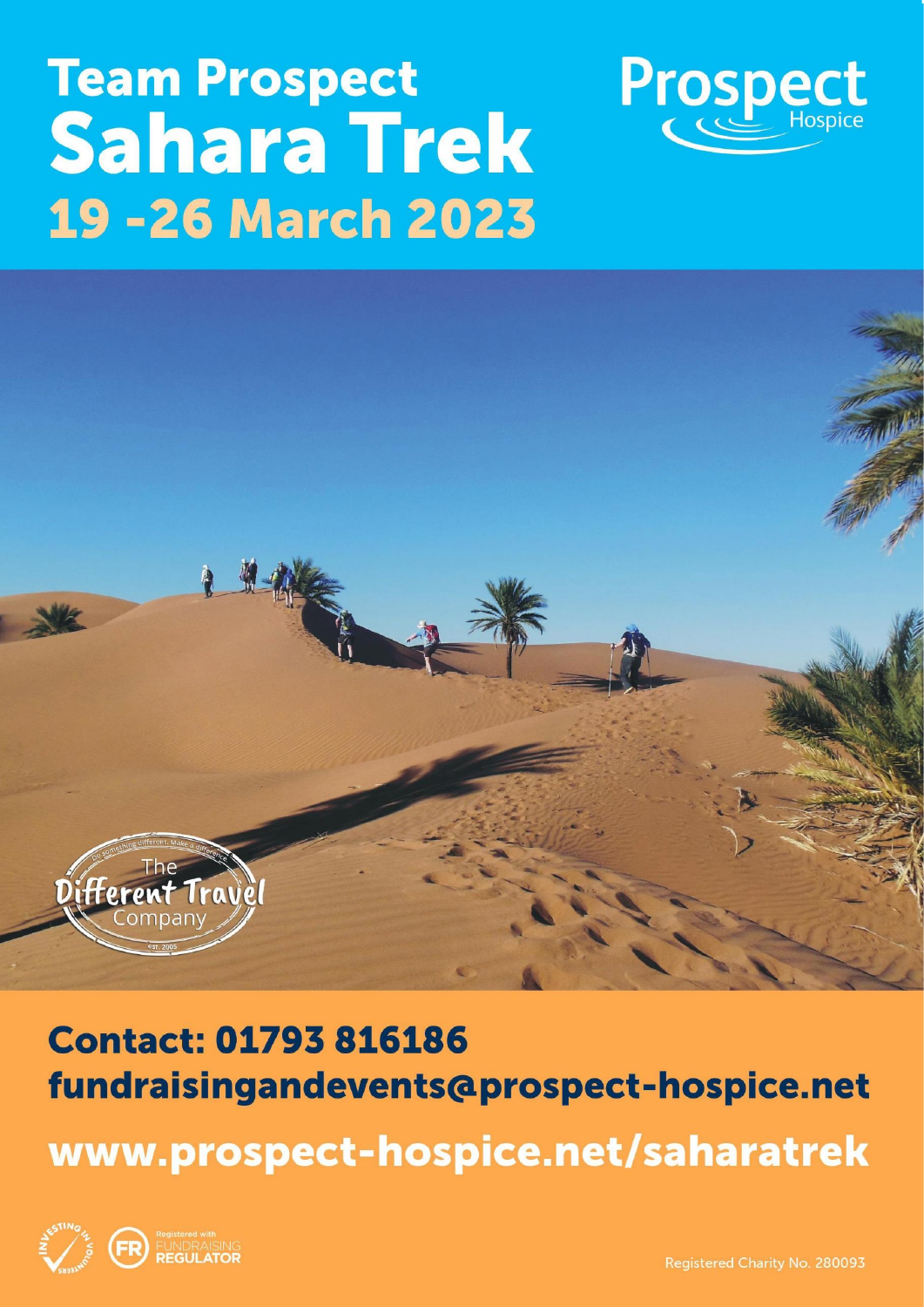### **Team Prospect Sahara Trek** 19 - 26 March 2023

#### **Team Prospect Sahara Trek 19 - 26 March 2023**

**Prospect** 



#### **Trip overview**

#### **The Trek**

This trek in the Moroccan Sahara gives you an insight into this vast and diverse landscape as well as the Berber way of life. You will spend some time trekking in the Imlil Valley before embarking on two full days and two half days trekking across ancient dried up river beds, sand dunes and vast sun-baked plains of the desert. Camping each night gives you a chance to experience the stunning stars in the night sky (weather permitting) and the traditional Berber cuisine cooked by the team is second to none.

#### **Morocco**

Situated in North West Africa, the Kingdom of Morocco is a country with a population of over 35 million people. Morocco has a diverse geography with both Atlantic and Mediterranean coastlines in addition to a rugged mountainous and desert interior. The mighty Atlas Mountains and vast Sahara Desert make Morocco an adventure lover's paradise, and Marrakech is a wonderful place to visit with its spicy aromas, peaceful mosques, diverse entertainers and a cacophony of merchants in the bustling medina.

#### **Sahara**

The Sahara covers an area of over 3,600,000 square miles making it the third largest desert on the planet (after Antarctica and the Arctic respectively). It stretches from the Mediterranean and Atlantic to the north, the Red Sea to the east, and as far south as the Niger River. The Sahara is the world's hottest desert with record temperatures exceeding 50°C. Despite its inhospitable conditions, the Sahara has many species of flora such as acacia, palms and grass which have adapted to the arid conditions.

#### **Berbers**

The Berbers (or Amazighen – 'free people') are an ethnic group indigenous to North Africa whose culture can be traced back over 4,000 years. Traditionally, Berber men take care of livestock and Berber women take care of the home and make handicrafts for use around the home and to sell. The lifestyle is generally nomadic or semi-nomadic and there are large Berber communities in the rural parts of the country.

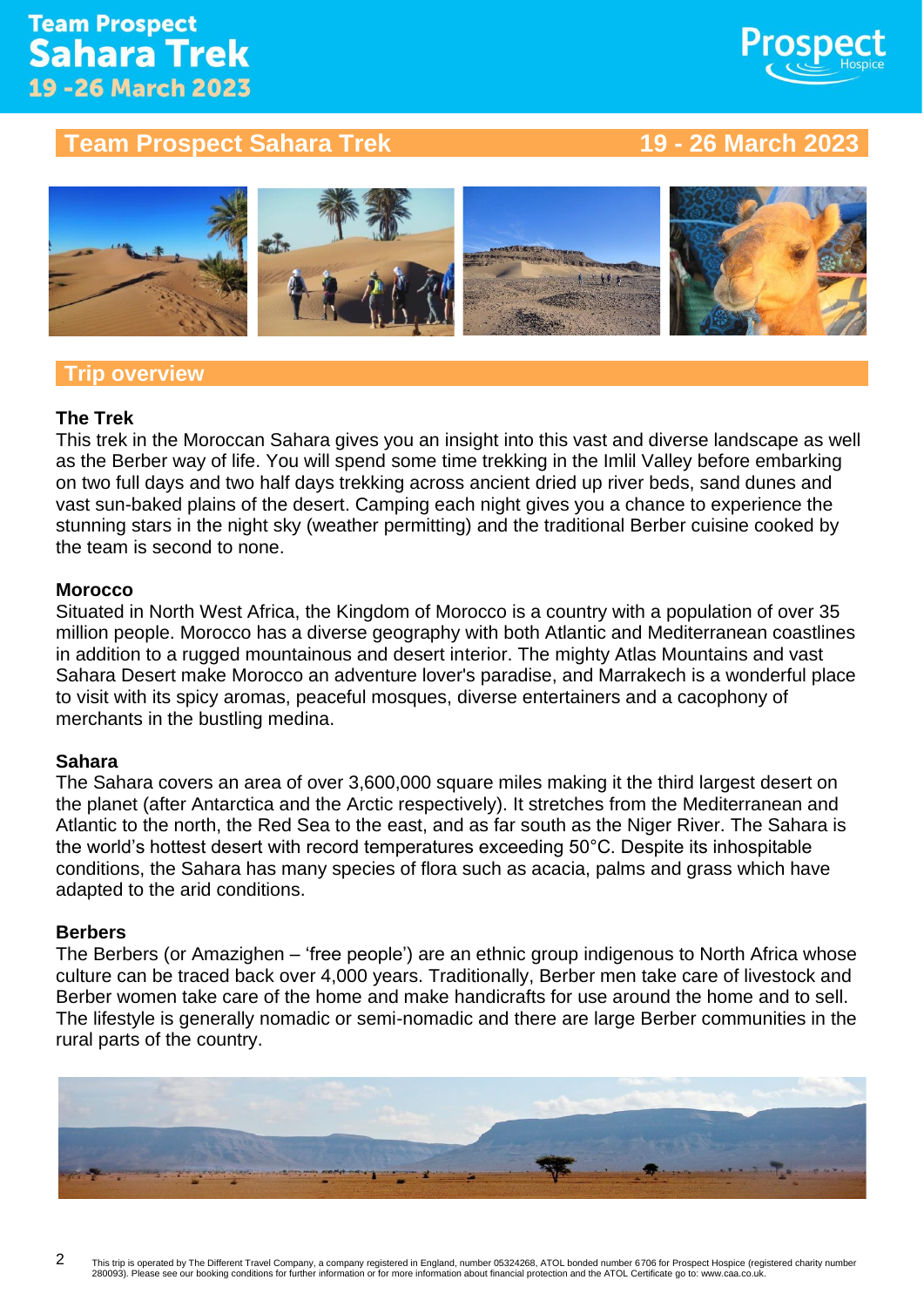

#### **What is the experience like?**

#### **Who accompanies us?**

You will be accompanied by professional English-speaking Berber guides who have an excellent knowledge of culture and hiking in the region. The guides are first aid trained and will support you throughout your journey. You will also be accompanied by a team of support staff including cooks and camel handlers, and a Different Travel Company UK tour manager.

#### **How tough is it?**

The trek is rated moderately challenging for someone of a good fitness level. The terrain is a mixture of hard, flat sundried plains, dried up ancient riverbeds, wide sandy dune fields and hard rocky outcrops. Temperatures pose a specific challenge with temperatures historically reaching 35°C. You must be of a good fitness level before departure, to ensure fast recovery each day.

#### **What is the climate like?**

Temperatures average at 26°C during the day and drop to around 2°C at night, however you must be prepared for variations to this which are out of our control. Weather during the trek will be dry but there may be some strong winds. Rain, although very rare, is not impossible. Please note: the temperatures and conditions above are historically accurate but climate change can impact the seasons so you may experience uncharacteristic conditions during the trip which are out of our control. The guides will assess the situation and make decisions to ensure the best enjoyment and safety of the group.

#### **How do we get to the desert?**

To get to and from the desert requires long drives along winding mountain roads which offer stunning views of the snow-capped peaks and lush valleys. We will split the journey by spending some time trekking in the Imlil Valley and spending the night at Ouazazate before following the ancient caravan routes on to the Sahara. If you suffer from motion sickness you are advised to bring your usual anti-nausea medication with you. Regular stops are taken.

#### **What is the camping like?**

During the trek you will sleep in tents (two to a tent), or if the weather is good you can sleep outside under the stars; highly recommended! Foam sleeping mats are provided but you will need to bring a sleeping bag. Toilet facilities consist of a small toilet 'tent' covering a hole in the ground. There are no showers or bathing facilities in the desert so you must bring a pack of baby wipes.

#### **What is the food like?**

During the trek meals are cooked by a chef who will prepare Moroccan dishes. Breakfast and lunch will be eaten alfresco, and evening meals will be in a mess tent at camp. Plates, mugs, cutlery and other equipment are provided. While staying in Marrakech and Imlil meals will be at the hotel or at local restaurants.

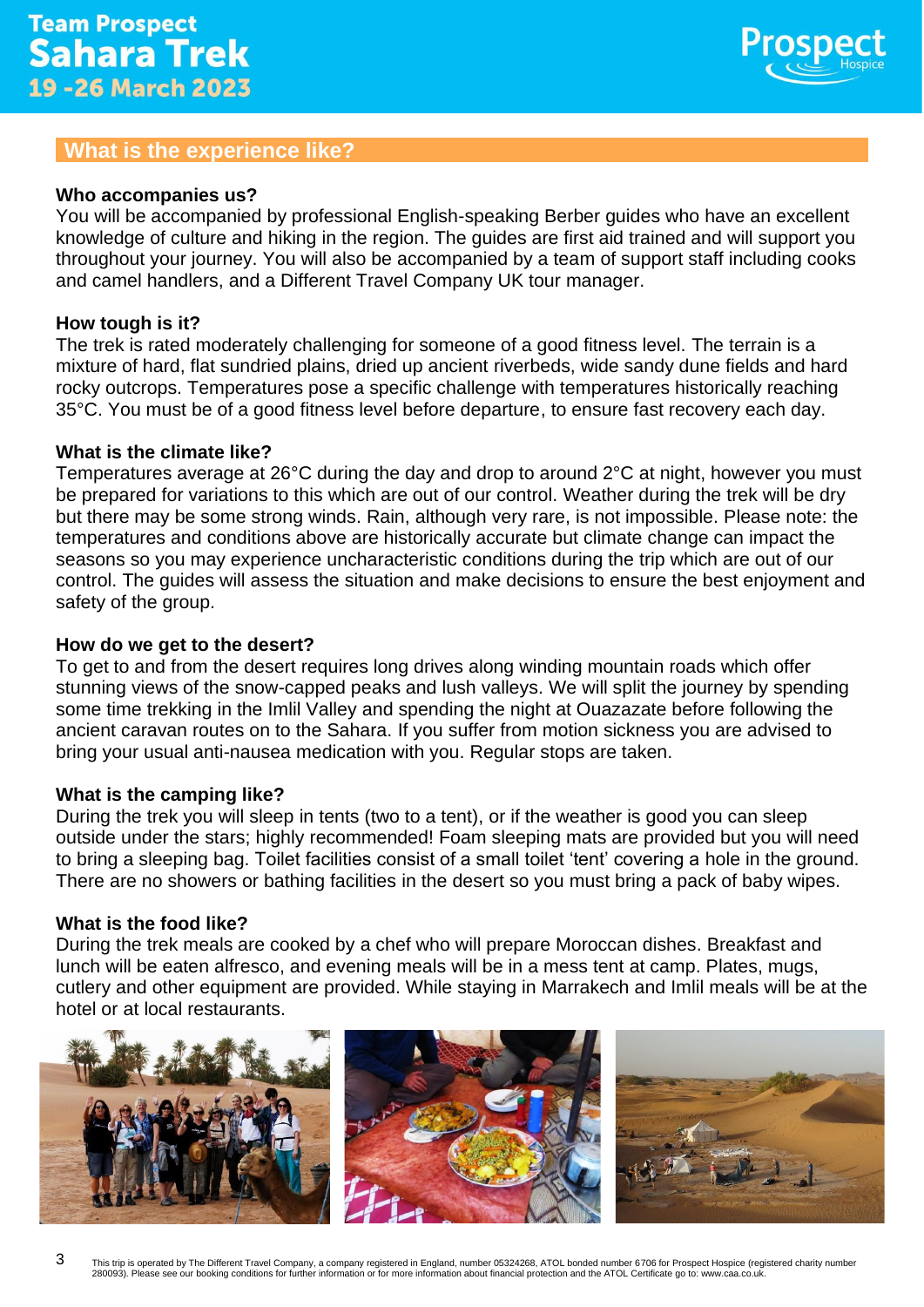#### **Practical information**

#### **Who can take part?**

The minimum age is 18. It may be possible to participate if you are 16 or 17 years old but you must be accompanied by a parent or guardian. There is no upper age limit. The ideal candidate would be fit, healthy and determined, open to adventure and adaptable to unexpected changes.

Prospe

#### **Medical Declaration**

We require a medical form to be completed by everyone upon registering, and any pre-existing conditions, medications used and other medical issues must be specified. All your medical details are treated in the strictest confidence.

The information will be securely screened by a qualified medical professional, and details provided to your tour manager and local guides so our staff are adequately informed and prepared to support you during the trip. By completing this booking form you are giving consent for us to contact you confidentially with any follow up questions regarding your health.

If you declare any medical conditions you may be asked to provide more information, or we may request to contact your GP. In the event that your medical issues at the time of booking represent a concern for your safety and wellbeing, or the safety and wellbeing of others in the group, you may be recommended not to take part. If this happens your booking will not be confirmed and the deposit will be refunded.

We must be informed if any conditions or medication change, or if new conditions develop. If necessary confirmation of fitness to travel from your GP or specialist may be required. Please note that we will never unreasonably deny participation on a trip nor contravene the Equality Act 2010.

#### **Covid-19**

Your health and safety is our top priority so rest assured that we are taking steps to ensure you not only have a memorable experience, but a safe one too.

We constantly monitor and follow the advice of the British Foreign, Commonwealth and Development Office (FCDO) who provide recommendations and advice to British travellers about travel to a certain destination.

Health and safety is our top priority so we will **NEVER** operate a trip in an area where there is clear and present risk to our team members, whether that is due to a health outbreak, political instability, natural disasters or anything else.

We are optimistic that this trip will operate as scheduled, however if travel restrictions either in the UK or Morocco prevent safe travel we will look to either postpone or cancel your trip at no cost to you.

We will be reviewing each trip eight weeks before departure, and if, at that stage Morocco is either on the UK Government's 'red' list or the country is not allowing UK citizens to enter without quarantine, then we will look to either postpone or cancel the trip.

Please note that at the time of travel there may be enhanced safety and security measures in airports, bag drop may take longer, and you may need to provide a certificate of health or proof of vaccination.

We are closely monitoring the situation and will inform you about any information pertinent to your travel arrangements.

If you have any questions or concerns, please contact us on [info@different-travel.com.](mailto:info@different-travel.com)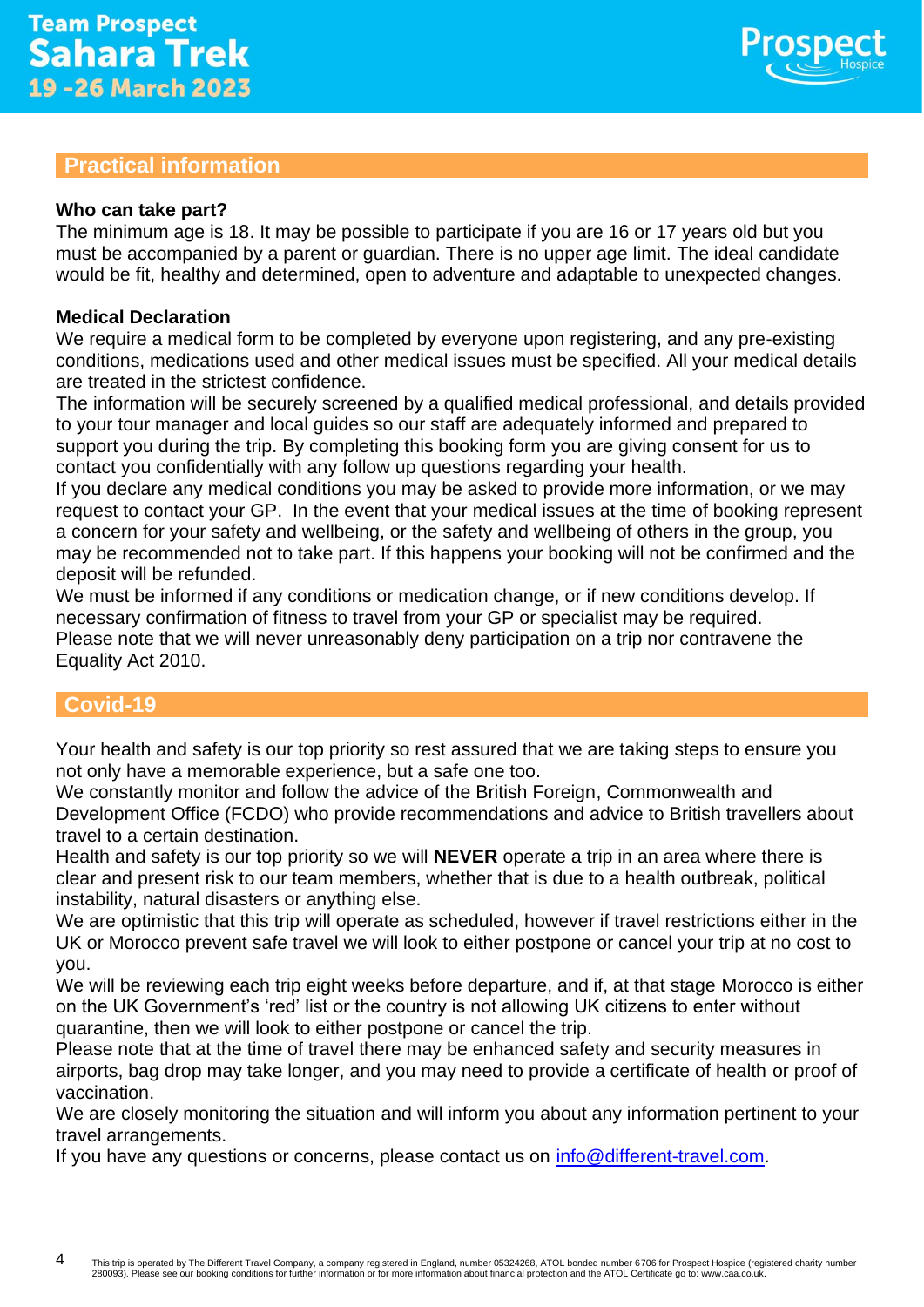#### **Team Prospect Sahara Trek** 19 - 26 March 2023





#### **Trip cost**

**A £325 registration fee** is payable at the time of booking and then, with the support of the events team, you are asked to **fundraise £2,600 for Prospect Hospice.** 

A total of at least £2,128 (80%) must be raised by 23 December 2022 with the remaining £532 (20%) due by 3 February 2023.

- Return flights from London\* (inc. current taxes and fuel surcharges),
- $\checkmark$  Transfers and transport in Morocco
- $\checkmark$  Accommodation in hotels (3 nights) and guesthouse (1 night)
- $\checkmark$  Tents and sleeping mats on trek (3 nights)
- $\checkmark$  All meals as specified
- $\checkmark$  Local guides, camels and camel handlers on trek
- ✓ Different Travel UK tour manager

#### **Is the trip ATOL protected?**

#### Prospect House is acting as agent for The Different Travel Company, ATOL 6706. The flight-inclusive trip in this brochure is financially protected by the ATOL scheme. When you pay your registration fee you will be supplied with an ATOL Certificate and ATOL Confirmation Invoice. Please ask for it and check to ensure that everything you booked (flights, hotels and other services) is listed on it. Please see our booking conditions for further information or for more information about financial protection and the ATOL Certificate go to: [www.caa.co.uk.](http://www.caa.co.uk/)

\*Flights from regional airports may be possible. Details will be confirmed approximately 6 months prior to departure.

#### **What is included? What is excluded?**

- **\*** Travel insurance
- $\star$  Tips (£25-30pp)
- **\*** Personal expenses (e.g. drinks, souvenirs etc.)
- **x** Vaccinations



5 This trip is operated by The Different Travel Company, a company registered in England, number 05324268, ATOL bonded number 6706 for Prospect Hospice (registered charity number 280093). Please see our booking conditions for further information or for more information about financial protection and the ATOL Certificate go to: www.caa.co.uk.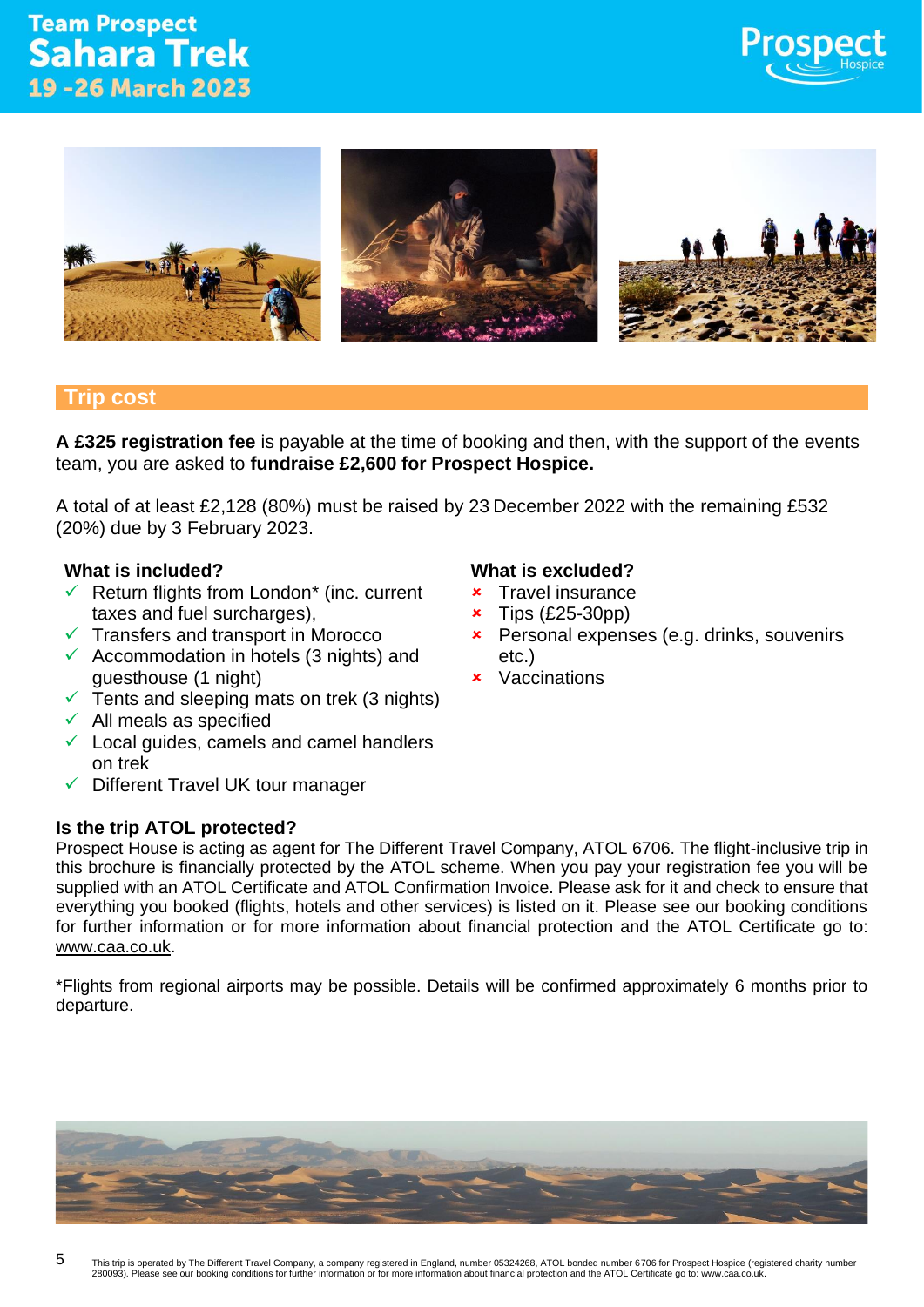

#### **Itinerary**

#### **Day 1 (Sunday 19 March 2023): London\* to Imlil**

We fly together to Marrakech where we are met by our guide before transferring to the mountain town of Imlil. Depending on flight times there may be time for a short walk this afternoon before a welcome dinner this evening.

*Meals: Dinner Overnight: Guesthouse*

#### **Day 2 (Monday 20 March 2023): Imlil to Ouarzazate**

After a hearty breakfast we begin our trek by heading into the Imlil Valley, passing through small villages and farms with views of the mountains soaring above us. After lunch we will cross the High Atlas Mountains to our overnight stop in Ouarzazate (journey time approximately 5 hours).

*Meals: Breakfast, lunch, dinner Overnight: Hotel*

#### **Day 3 (Tuesday 21 March 2023): Ouarzazate to Sahara**

Today we follow ancient caravan routes into the Sahara, (journey time approx. 4 hours). This afternoon we will arrive in the desert and be welcomed by the rest of the trek team and the camels before commencing our trek, stopping overnight to camp under the stars of the Sahara.

*Approx. trek distance: 5km Meals: Breakfast, lunch, dinner Overnight: Camping*

N.B. This itinerary may change due to unusual weather, the ability of the group and so on. We will do our best to keep to the itinerary but we cannot be held responsible for changes that occur outside of our control.  $\ln$  all circumstances your quide and tour leader will have the final say in the interest of the group's health and safety.

\*Flights from regional airports may be possible. Details will be confirmed approximately 6 months prior to departure.

#### **Days 4-5 (Wednesday 22 – Thursday 23 March 2023): Sahara Desert**

Our trek continues through the desert as we traverse sand dunes and rocky, lunar landscapes for the next two days. We are aided by our local Berber team comprising of the guides, cook and camel owners (the camels are our porters, carrying our luggage and equipment). Each day you enjoy the varied Saharan landscape and learn about how important it is to respect and comply with the forces of nature in the desert. On average we will cover 15-20km per day but this will vary. As the trek progresses we learn how the nomadic people of the Sahara live: from cooking to sleeping out under the stars and reading the magnificent Saharan night sky.

*Approx. trek distance: 15-20km Meals: Breakfast, lunch, dinner Overnight: Camping*

#### **Day 6 (Friday 24 March 2023): Sahara to Marrakech**

This morning it's the final leg of the trek to a small village where we bid farewell to the trek team and head back to Marrakech (approx. 9 hours' drive).

*Approx. trek distance: 5km Meals: Breakfast, lunch, dinner Overnight: Hotel*

#### **Day 7 (Saturday 25 March 2023): Marrakech**

Today is a free day to explore the exotic city of Marrakech. Have a wander around the souks or enjoy the spectacle of the frenetic atmosphere of Jemaa el-Fna square. *Meals: Breakfast and dinner Overnight: Hotel*

#### **Day 8 (Sunday 26 March 2023): Marrakech to London\***

Depending on flight times, have some free time to explore Marrakech before your flight back to London\*.

*Meals: Breakfast*